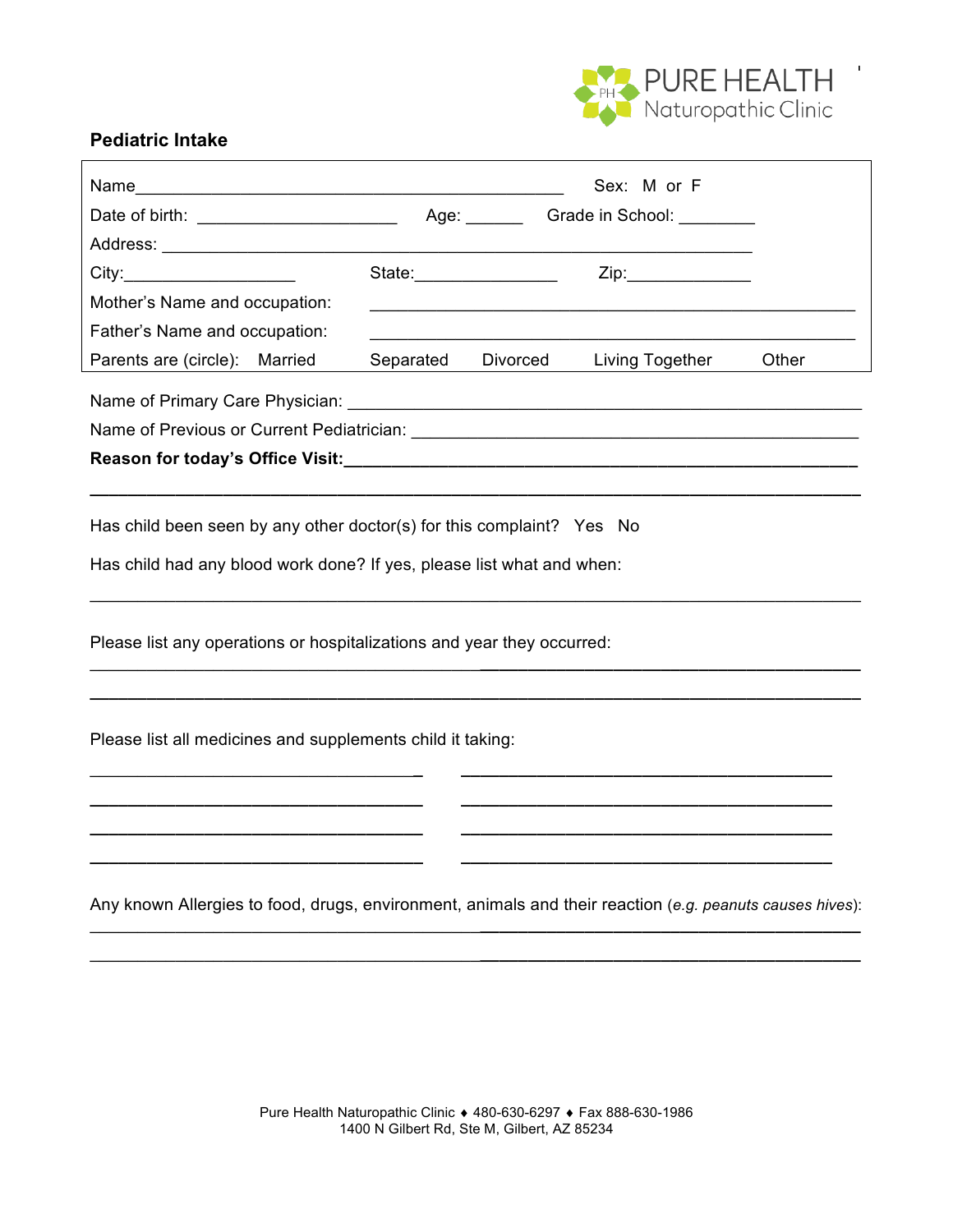| <b>Patient Name:</b>            | DOB: |
|---------------------------------|------|
| <b>Previous medical history</b> |      |

2

**Yes** indicates the child gets the problem regularly; **No** indicates the child never had the problem; Past indicates the child had the problem in the past but not recently. Please circle the correct one for your child.

| Ear Infections?                                 | Yes. | No. | Past | If has had, how many total? |  |  |
|-------------------------------------------------|------|-----|------|-----------------------------|--|--|
| Colds?                                          | Yes  | No. | Past | If has had, how many total? |  |  |
| Strep throat?                                   | Yes  | No. | Past | If has had, how many total? |  |  |
| How many times has the child taken antibiotics: |      |     |      |                             |  |  |

What other medicines has the child taken in the past? How often?

| Hearing tests Normal:          | Yes | - No | Not Tested |
|--------------------------------|-----|------|------------|
| Vision Tests Normal:           | Yes | No.  | Not Tested |
| Any speech impediments: Yes No |     |      | Past       |
| Learning impediments:          | Yes | No.  | Don't know |

\_\_\_\_\_\_\_\_\_\_\_\_\_\_\_\_\_\_\_\_\_\_\_\_\_\_\_\_\_\_\_\_\_\_\_\_\_\_\_\_\_**\_\_\_\_\_\_\_\_\_\_\_\_\_\_\_\_\_\_\_\_\_\_\_\_\_\_\_\_\_\_\_\_\_\_\_ \_\_\_\_\_\_\_\_\_\_\_\_\_\_\_\_\_\_\_\_\_\_\_\_\_\_\_\_\_\_\_\_\_\_\_\_\_\_\_\_\_\_\_\_\_\_\_\_\_\_\_\_\_\_\_\_\_\_\_\_\_\_\_\_\_\_\_\_\_\_\_\_\_\_\_\_**

\_\_\_\_\_\_\_\_\_\_\_\_\_\_\_\_\_\_\_\_\_\_\_\_\_\_\_\_\_\_\_\_\_ **\_\_\_\_\_\_\_\_\_\_\_\_\_\_\_\_\_\_\_\_\_\_\_\_\_\_\_\_\_\_\_\_\_\_\_\_\_\_**

|  | Vaccination History: Yes - has had; No - has not; Some - did not finish all shots |
|--|-----------------------------------------------------------------------------------|
|--|-----------------------------------------------------------------------------------|

| MMR:                    | Yes No | Some |  | DPT: Yes No Some   |  |
|-------------------------|--------|------|--|--------------------|--|
| Hep B: Yes No Some      |        |      |  | Hib: Yes No Some   |  |
| Chickenpox: Yes No Some |        |      |  | Polio: Yes No Some |  |
| Other:                  |        |      |  |                    |  |

Any reactions to vaccinations? If so, please explain:

## **Family history**

| Allergies:              | Yes No |     | Obesity:<br>Yes        | No. |
|-------------------------|--------|-----|------------------------|-----|
| Cancer:                 | Yes No |     | Tuberculosis: Yes No   |     |
| Cardiovascular disease: | Yes.   | No. | Mental Illness: Yes No |     |
| Diabetes mellitus:      | Yes.   | No. |                        |     |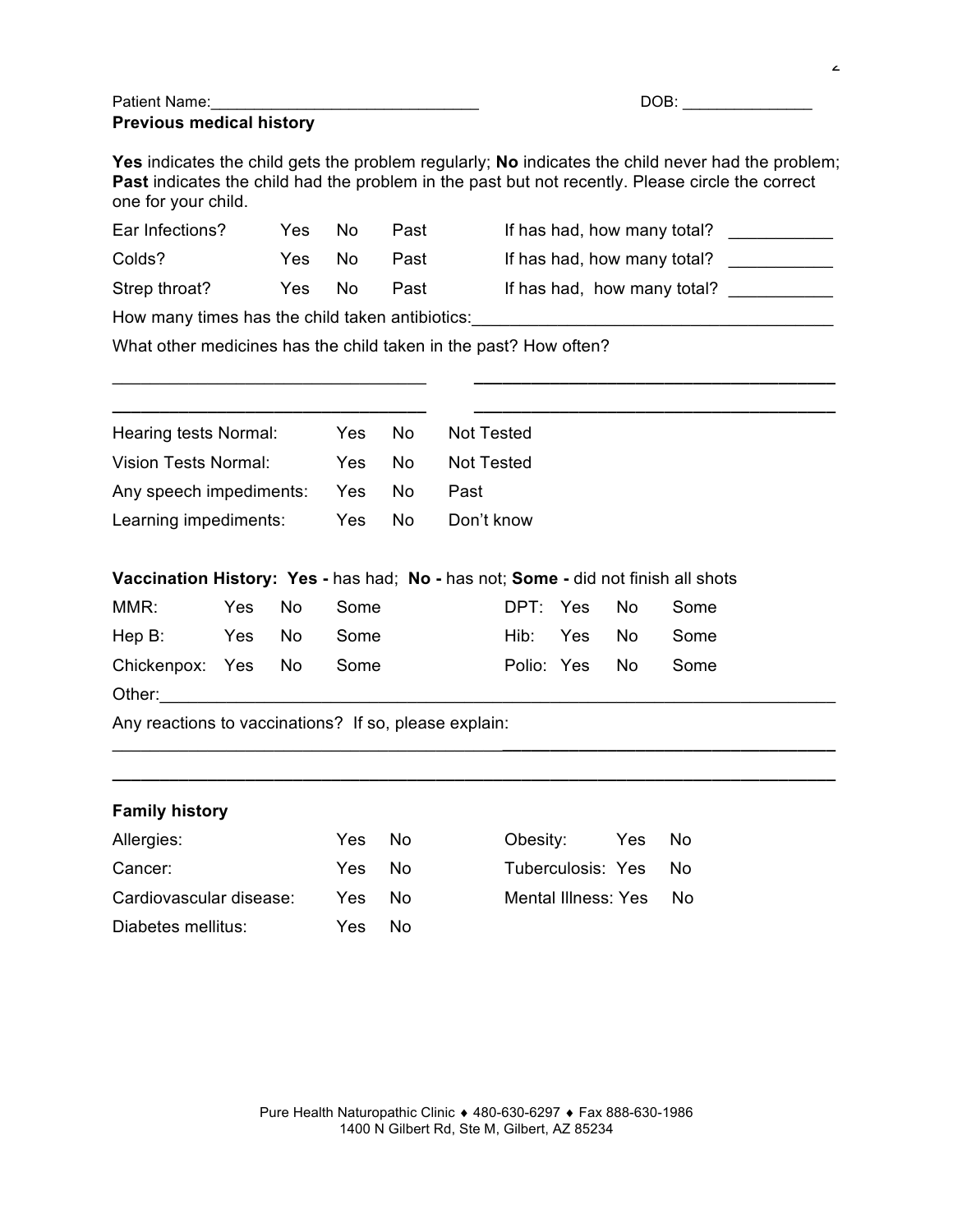|                                                                                                               |        |            |     |                                                                                                            |            |      | J |
|---------------------------------------------------------------------------------------------------------------|--------|------------|-----|------------------------------------------------------------------------------------------------------------|------------|------|---|
| Patient Name: 1990 - 1990 - 1991 - 1992 - 1993 - 1994 - 1994 - 1994 - 1994 - 1994 - 1994 - 1994 - 1995 - 1996 |        |            |     |                                                                                                            |            | DOB: |   |
| <b>Mother's Pregnancy history</b>                                                                             |        |            |     |                                                                                                            |            |      |   |
| Mother's age at conception:                                                                                   |        |            |     |                                                                                                            |            |      |   |
| Did she have other children already? Yes No                                                                   |        |            |     |                                                                                                            |            |      |   |
| <b>Mother's Health During Pregnancy</b>                                                                       |        |            |     |                                                                                                            |            |      |   |
| Smoking:                                                                                                      | Yes    | No         |     | Diabetes:                                                                                                  | Yes        | No   |   |
| Coffee:                                                                                                       | Yes    | No         |     | Nausea/Vomiting:                                                                                           | Yes        | No   |   |
| Recreational drugs: Yes                                                                                       |        | No         |     | <b>Emotional Stress:</b>                                                                                   | Yes        | No   |   |
| Preeclampsia: Yes                                                                                             |        | No         |     | Length of Labor:                                                                                           |            |      |   |
| Vaginal birth:                                                                                                | Yes    | No         |     | Traumatic birth:                                                                                           | Yes        | No   |   |
| If the birth was difficult, please explain:                                                                   |        |            |     |                                                                                                            |            |      |   |
|                                                                                                               |        |            |     |                                                                                                            |            |      |   |
|                                                                                                               |        |            |     |                                                                                                            |            |      |   |
| Child breastfed:                                                                                              | Yes No |            |     |                                                                                                            |            |      |   |
|                                                                                                               |        |            |     |                                                                                                            |            |      |   |
|                                                                                                               |        |            |     | When was child put on solid food: Child's first foods: _________________________                           |            |      |   |
|                                                                                                               |        |            |     | When did child develop teeth: _______________ Walk: ____________________________ Talk: ___________________ |            |      |   |
| <b>Health History of child</b>                                                                                |        |            |     |                                                                                                            |            |      |   |
| Jaundice as baby:                                                                                             |        | <b>Yes</b> | No. | Colic:                                                                                                     | Yes        | No   |   |
| Cradle cap:                                                                                                   |        | <b>Yes</b> | No  | Anemia:                                                                                                    | <b>Yes</b> | No   |   |
| Eczema or psoriasis:                                                                                          |        | Yes        | No  | Asthma:                                                                                                    | Yes        | No   |   |
| Diarrhea:                                                                                                     |        | Yes        | No  | Warts:                                                                                                     | Yes        | No   |   |
| Constipation:                                                                                                 |        | Yes        | No  | Nightmares:                                                                                                | Yes        | No   |   |
| Finicky eating:                                                                                               |        | Yes        | No  | Bed-wetting:                                                                                               | Yes        | No   |   |
| Poor teeth:                                                                                                   |        | Yes        | No  | Tantrums:                                                                                                  | Yes        | No   |   |
| Chronic sniffles:                                                                                             |        | Yes        | No  | Disobedient:                                                                                               | Yes        | No   |   |
| Bad foot odor:                                                                                                |        | Yes        | No  | Fears/Phobia:                                                                                              | Yes        | No   |   |
| Very sweaty baby/child:                                                                                       |        | Yes        | No  | Diaper Rash:                                                                                               | Yes        | No   |   |
| Hyperactivity:                                                                                                |        | Yes        | No  | Early Puberty:                                                                                             | Yes        | No   |   |
| Growing pains:                                                                                                |        | Yes        | No  | Stomach aches:                                                                                             | Yes        | No   |   |

 $\circ$